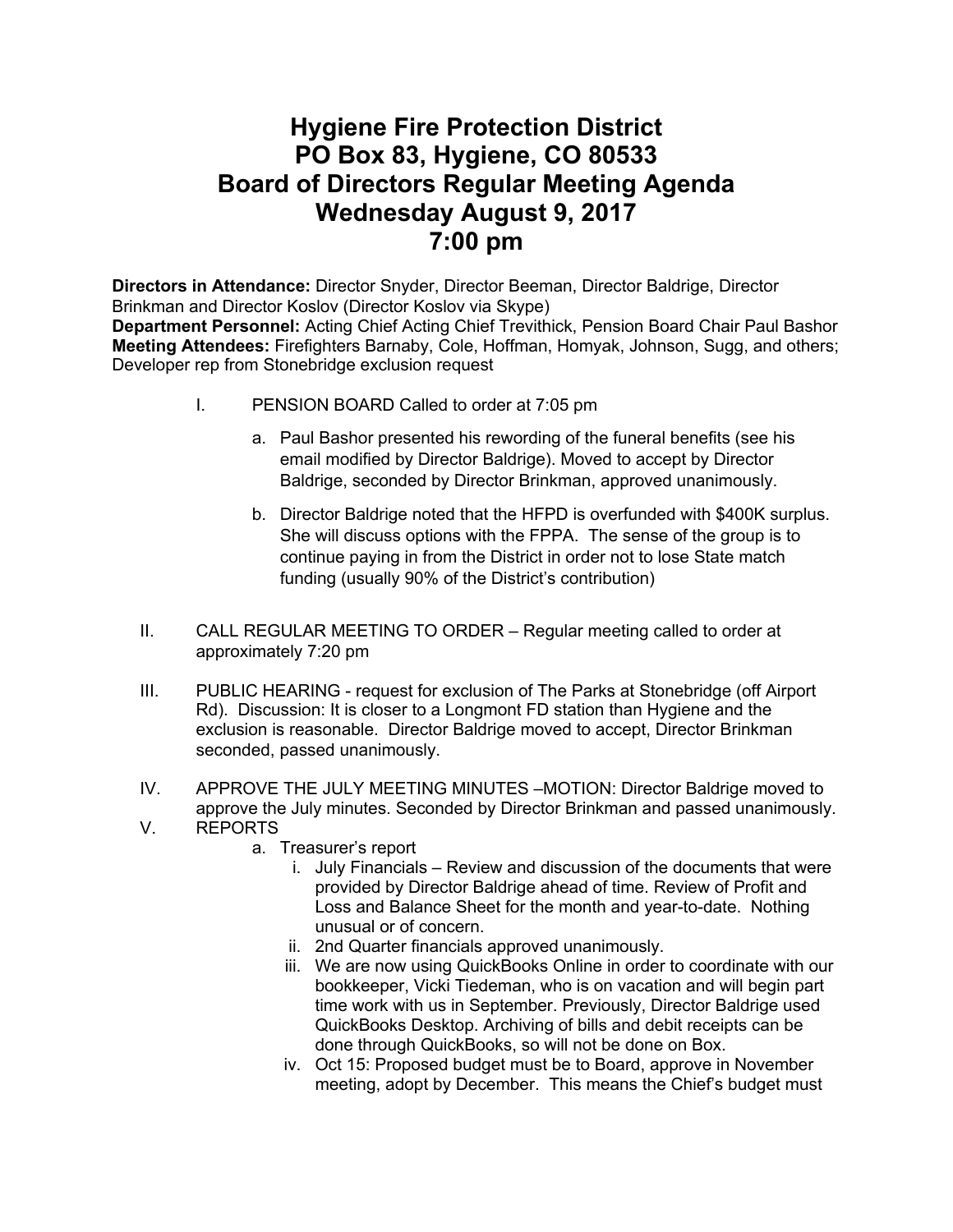be prepared and submitted by the September Board meeting (Sept 13).

- b. Secretary's report
	- i. Deadlines Steak Dinner and August Family BBQ. Neither of these have happened yet.
	- ii. Archives and Record Retention Maggie is working on it and will meet with the Board on August 19 at 10 AM at Director Baldrige's house.
- c. Acting Chief's Report
	- i. Report on response improvement We are getting help from Lyons, bringing in new volunteers, working on getting weekday day shift coverage.
	- ii. Two new vehicles: white on is quick response vehicle, getting new decals; red one getting lights.
	- iii. License plates Acting Chief Trevithick will talk to Chad, but according to Director Snyder, they are not required on emergency vehicles.
	- iv. Shift program: In particular we need FFs on shift who can drive a truck. This requires 6 months of probation, and then a sign-off on training by Acting Chief Trevithick.
	- v. SOP for shifts Director Baldrige will send to Acting Chief Trevithick.
	- vi. Steak dinner was to be August 12, now canceled. Will do the Family BBQ instead, in Sept or Oct instead of June. Acting Chief Trevithick and Travis Sugg will pick a date.
- VI. OLD BUSINESS
	- a. Goals
		- i. Board Bylaws and SOPs: Director Baldrige is working on bylaws and SOPs
		- ii. Review Statement of Purpose: The Board made some edits to Chad's version, but the attorney never received it from Chad. Board members should look at it and send comments to Director Snyder, within a week.
		- iii. Executive Assistant job description is complete and approved (motion to approve by Director Brinkman, seconded by Director Baldrige) and posted to Box under Department Operations, Personnel. We should review once more at the time of advertising to make sure the scope is still the same.
		- iv. Verify all employees have proper tax withholding: Director Baldrige Working with ADP; Insurance; Director Beeman – No Update
- VII. NEW BUSINESS
	- a. Landscaping Improvements: Director Baldrige suggested that we find an outside party to deal with it, through donation or reduced rate, and asked for FF opinions. Move memorial for deceased FFs with name tags to the front. There were no objections to Director Baldrige having people in to look at it, with help from volunteers. Department officials stated that if the landscaping was done, FFs would maintain it (put on chore list). Millie Flynn's stone will be moved to under the flagpole and names of deceased FFs and their years of service will be added – discussion of brass plaques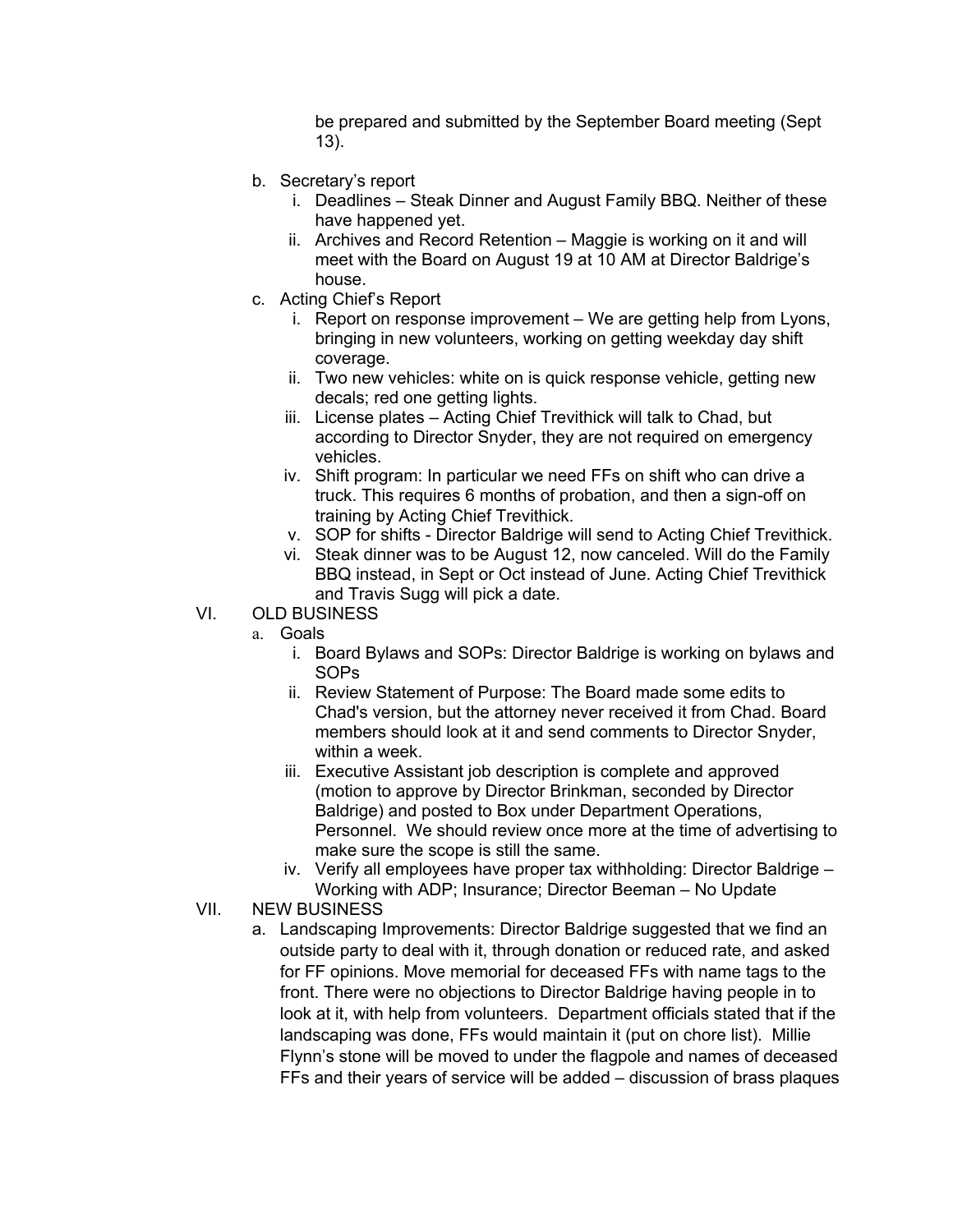glued or names engraved. The sense was that plaques would be better (easier to create, install, organize.)

- b. Recycling: Director Baldrige reported that Western Disposal charges \$20/month for one 96 gal single stream recycling container, or \$30 for twice per month. We can recycle cans ourselves for cash. The sense was that all approved and authorized her to establish recycling 2ce a month with Western Disposal and monitor its use and schedule.
- c. The Department Christmas party will be at the Shupe's venue on December 1, 6:30 pm
- d. Next steps for HFD reset see and discuss the table that Director Snyder emailed. *ATTACH IT HERE or to BOX?* Discussion:
	- i. Director Brinkman suggested that we concentrate on items 1-10, rather than the later ones, which are more major long-term solutions.
	- ii. Per Department members in the audience who were invited to participate in the discussion:
		- 1. During day, we want FF1, EMT, and qualified driver. Probationary FFs can do EMT.
		- 2. It makes no sense to pay shift workers if at least one of them isn't signed off on driving the trucks. The purpose of the shift program is defeated if the shift workers have to wait for a qualified driver to reach the station before responding.
		- 3. We'd have to pay \$150/day shift and \$75/night shift to attract qualified shift workers. 365 days x \$225 for 24 hr coverage = annual cost of \$82,125. With taxes, could be \$94,000 for total coverage for one qualified shift worker. Board opinion to consider: Might be the best use of District funds, if our goal is fastest response possible.
	- iii. Some choices: Full time paid chief who delegates tasks vs. part time or volunteer chief and administrative assistant. Acting Chief Trevithick believes that there is a lot of free time between shifts and that delegation could work. A FF suggests paid assistant and chief who holds FFs on shift to be accountable. Director Brinkman worries that a part-time chief could get buried in work as in the past.
	- iv. Admin person best if also a FF, but not necessary. Should have one year contract, then review.
	- v. Director Brinkman suggests full time chief and part time admin.
	- vi. Another option is full time admin to take care of all the details and a paid part time chief to lead and oversee.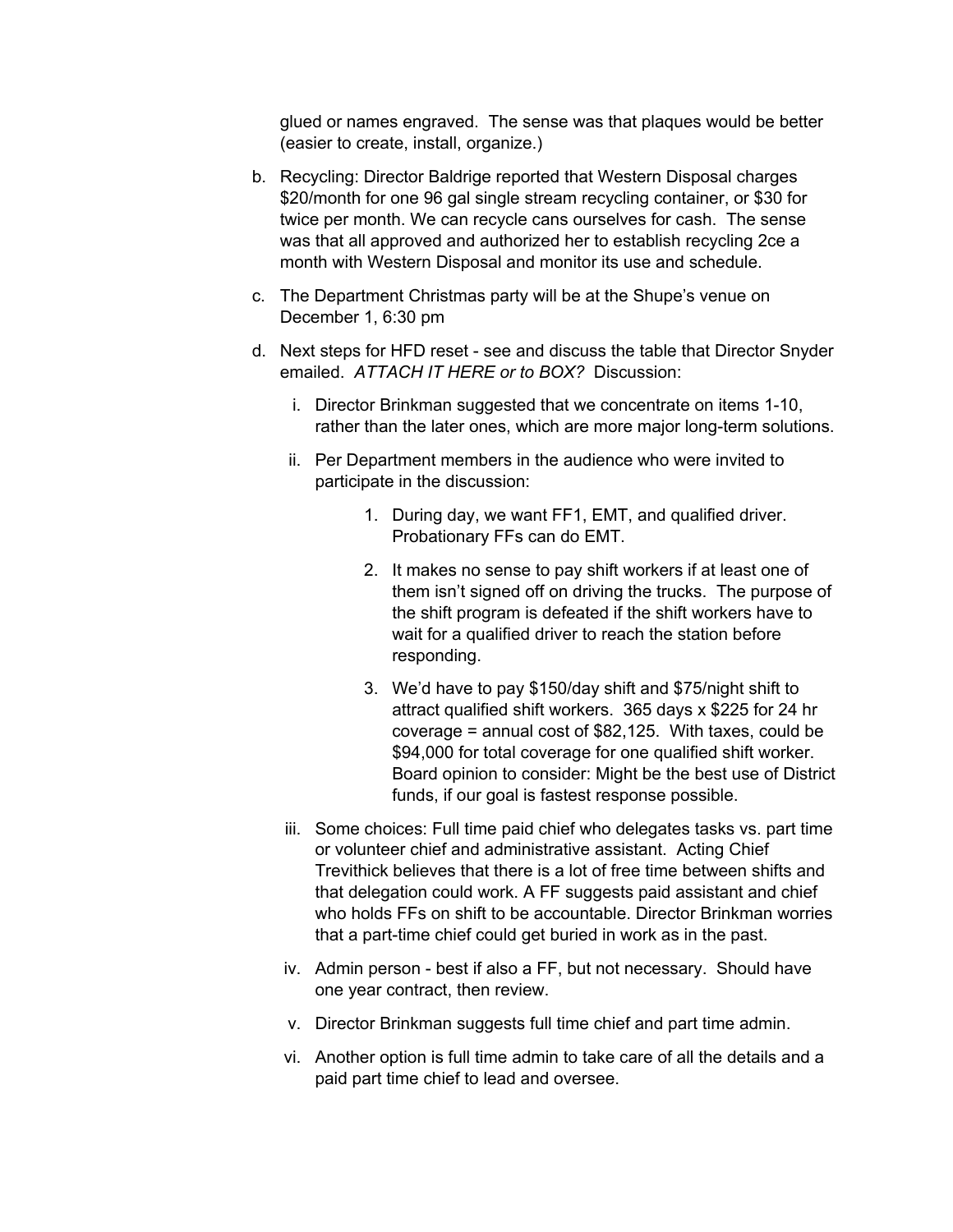- vii. Director Snyder suggests paying less for evening/weekend shifts, and more for weekday daytime.
- viii. JJ said that Lyons is having to answer calls that Hygiene isn't answering. Director Brinkman is skeptical that there are very many. JJ says that many FFs are not meeting the training requirements.
- ix. An alternative (item 4 on chart) is to have paid contract employees (hourly, no benefits) to cover weekday day shifts, instead of volunteer FFs.
- x. Director Brinkman suggested expedited probationary period for motivated volunteers who are willing to accelerate their training. Director Baldrige suggested posting a job for full time chief to see who applies, waiting on admin assistant. Director Snyder wants more info from other FDs, and then discuss.
- VIII. ENTER EXECUTIVE SESSION AT 9:17 PM to discuss best alternative for leadership structure, compensation of acting Chief. Motion made by Director Baldrige, seconded by Director Brinkman. (Director Koslov left the meeting due to bad Skype connection.)
- IX. EXIT EXECUTIVE SESSION AT 9:46 PM
- X. ADDITIONAL BUSINESS
	- a. BoD must insure that standards are applied equally for all FFs. People need and want be held accountable and that starts with direction from the Board.
	- b. Other business: A representative from citizens group wants records on Highway 66 accidents. We will provide them when we get an admin assistant.
	- c. We need to approve the Chief's job description. All of us should look at it, comment, and approve it. "No obligation to fill the position", so no harm in posting it. Director Snyder will email us the current draft. Then post job description on the web site, and Times Call announcement. Director Snyder can post it in newsletters for FFs.
	- d. We need to understand/update our insurance situation with a PT bookkeeper who is a contract employee, a minute taker (for the moment, until we decide on Executive Assistant) who is undetermined status. Need to check with Lyons Gaddis to see terms for contract vs employee, then make sure we have insurance right. Directors Koslov and Beeman will work on.
- XI. MOTION TO ADJOURN at 10 PM. Made by Director Brinkman, Seconded by Director Beeman